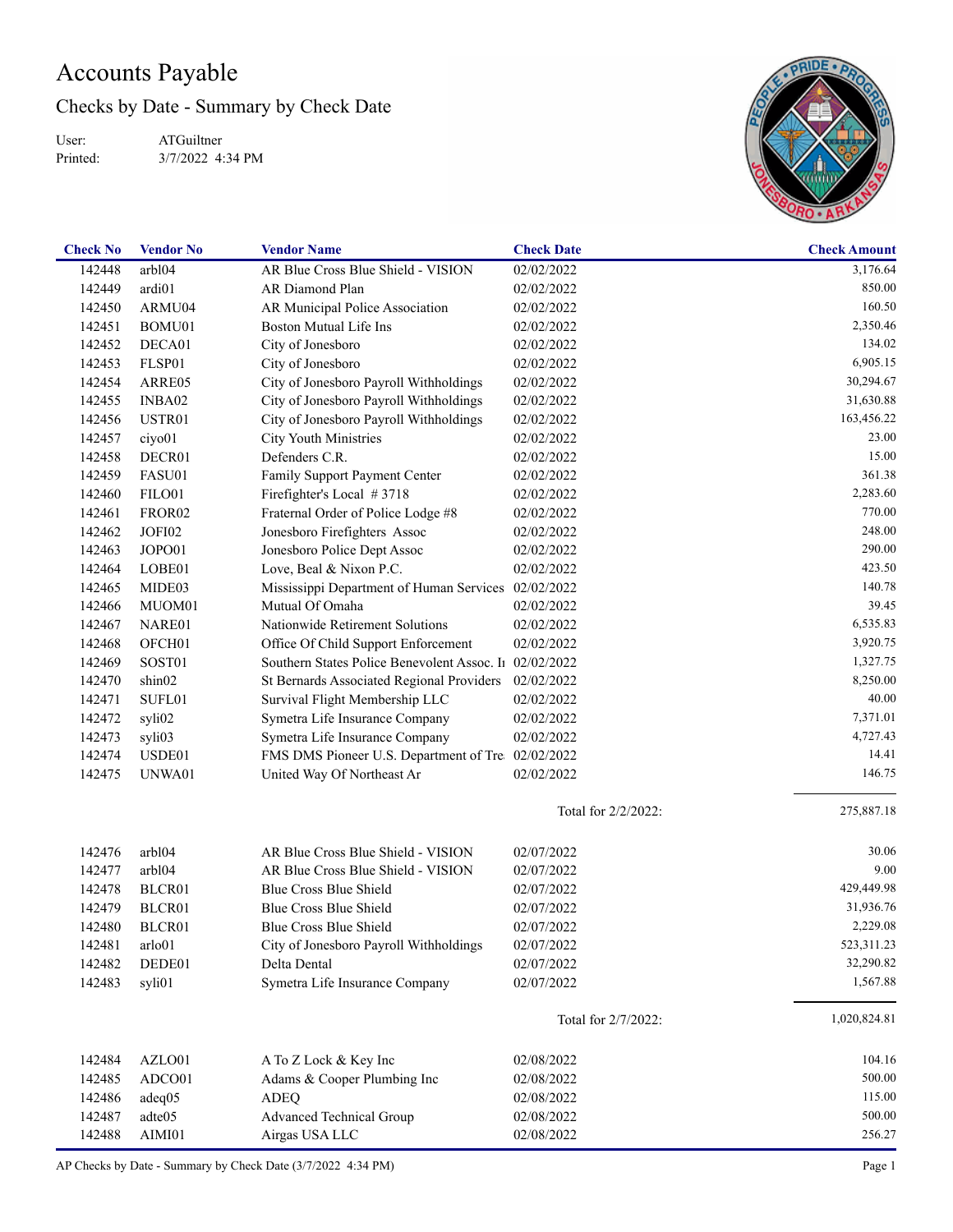| <b>Check No</b> | <b>Vendor No</b>   | <b>Vendor Name</b>                   | <b>Check Date</b> | <b>Check Amount</b> |
|-----------------|--------------------|--------------------------------------|-------------------|---------------------|
| 142489          | ALMA01             | Alexander Machine Shop Inc           | 02/08/2022        | 157.33              |
| 142490          | ALCO01             | Allied Corporate Furniture Inc       | 02/08/2022        | 1,896.58            |
| 142491          | alsm01             | Allied Small Engines LLC             | 02/08/2022        | 518.13              |
| 142492          | ALLO01             | Al's Lock & Key Inc                  | 02/08/2022        | 26.04               |
| 142493          | amca02             | Amazon Capital Services Inc          | 02/08/2022        | 82.41               |
| 142494          | amse02             | <b>AMERK</b> Security Inc            | 02/08/2022        | 100.00              |
| 142495          | anme03             | Animal Medical Center Inc            | 02/08/2022        | 175.00              |
| 142496          | anme22             | Animal Medical Center Inc            | 02/08/2022        | 329.32              |
| 142497          | anme23             | Animal Medical Center Inc            | 02/08/2022        | 267.32              |
| 142498          | anme25             | Animal Medical Center Inc            | 02/08/2022        | 121.70              |
| 142499          | ARMU02             | AR Municipal League                  | 02/08/2022        | 103,760.32          |
| 142500          | armu03             | Ar Municipal League                  | 02/08/2022        | 1,863.88            |
| 142501          | armu06             | AR Municipal League                  | 02/08/2022        | 3,000.00            |
| 142502          | ARON01             | AR One Call System Inc               | 02/08/2022        | 195.70              |
| 142503          | arau05             | Arkansas Auto Parts LLC              | 02/08/2022        | 1,518.23            |
| 142504          | $at \& t03$        | AT&T                                 | 02/08/2022        | 1,194.09            |
| 142505          | axen01             | Axon Enterprise Inc                  | 02/08/2022        | 149,003.04          |
|                 |                    |                                      |                   | 500.00              |
| 142506          | bmel01             | B & M Electric                       | 02/08/2022        |                     |
| 142507          | bahe02             | Barley's Heating & Air Inc           | 02/08/2022        | 500.00              |
| 142508          | BART01             | Barton's Of Jonesboro Inc            | 02/08/2022        | 1,043.16            |
| 142509          | bado01             | Bayird Dodge Chrysler Jeep Ram       | 02/08/2022        | 195.31              |
| 142510          | blfo01             | <b>Blackfox LLC</b>                  | 02/08/2022        | 120.00              |
| 142511          | brbo01             | Breaking Bonds Ministries Inc        | 02/08/2022        | 13,860.00           |
| 142512          | bup101             | <b>Bullseye Plumbing</b>             | 02/08/2022        | 500.00              |
| 142513          | caon02             | Call One Inc                         | 02/08/2022        | 2,423.78            |
| 142514          | caed01             | Candace Edwards                      | 02/08/2022        | 15.00               |
| 142515          | caon01             | Capital One                          | 02/08/2022        | 3,618.65            |
| 142516          | CASU01             | Cardinal Supplies Of Ark Inc         | 02/08/2022        | 58.44               |
| 142517          | CEEN01             | Centerpoint Energy Inc               | 02/08/2022        | 312.20              |
| 142518          | CEEN01             | Centerpoint Energy Inc               | 02/08/2022        | 197.51              |
| 142519          | CECH <sub>01</sub> | Central Chevrolet Inc                | 02/08/2022        | 152.80              |
| 142520          | cgne01             | CGT Of NEA                           | 02/08/2022        | 692.12              |
| 142521          | chma06             | Chris Magness Plumbing               | 02/08/2022        | 500.00              |
| 142522          | chap01             | <b>Christy Appleton Consulting</b>   | 02/08/2022        | 1,000.00            |
| 142523          | CIWA01             | City Water & Light                   | 02/08/2022        | 575.00              |
| 142524          | comi02             | Cooper Mixon Architects PLLC         | 02/08/2022        | 2,200.00            |
| 142525          | $cc\alpha$ 06      | Courthouse Concepts                  | 02/08/2022        | 138.85              |
| 142526          | cove01             | Covetrus North America               | 02/08/2022        | 1,548.34            |
| 142527          | CRCO09             | Craighead Co. Public Library         | 02/08/2022        | 15,473.59           |
| 142528          | CRCO <sub>03</sub> | Craighead County Solid               | 02/08/2022        | 133,663.19          |
| 142529          | CRCO <sub>02</sub> | Craighead County Treasurer           | 02/08/2022        | 207,092.38          |
| 142530          | crco04             | Craighead County Treasurer           | 02/08/2022        | 159,126.30          |
| 142531          | cred <sub>02</sub> | Critical Edge Inc                    | 02/08/2022        | 993.86              |
| 142532          | CRBU01             | Crow-Burlingame Co Inc               | 02/08/2022        | 375.88              |
| 142533          | dasa03             | Dana Safety Supply Inc               | 02/08/2022        | 4,057.90            |
|                 |                    |                                      | 02/08/2022        | 979.45              |
| 142534          | DACO01             | Darragh Company Inc                  |                   | 7,035.00            |
| 142535          | daon01             | David Onstead                        | 02/08/2022        |                     |
| 142536          | dien02             | Ditta Enterprises Inc                | 02/08/2022        | 49.42               |
| 142537          | DNAU01             | DNW Auto Supply Inc                  | 02/08/2022        | 603.66              |
| 142539          | eaar <sub>04</sub> | East Arkansas Electrical Contractors | 02/08/2022        | 500.00              |
| 142540          | edmo02             | Ed Morse LLC                         | 02/08/2022        | 38.15               |
| 142541          | ELGR01             | Elite Graphics LLC                   | 02/08/2022        | 1,457.87            |
| 142542          | EMEL01             | <b>EMC</b> Electirc                  | 02/08/2022        | 500.00              |
| 142543          | erap01             | Ergometrics Inc                      | 02/08/2022        | 50.00               |
| 142544          | FACO01             | Fastenal Company Inc                 | 02/08/2022        | 14.37               |
| 142545          | FIAR01             | Fisher & Arnold Inc                  | 02/08/2022        | 10,021.52           |
| 142546          | FIAR01             | Fisher & Arnold Inc                  | 02/08/2022        | 1,880.00            |
|                 |                    |                                      |                   |                     |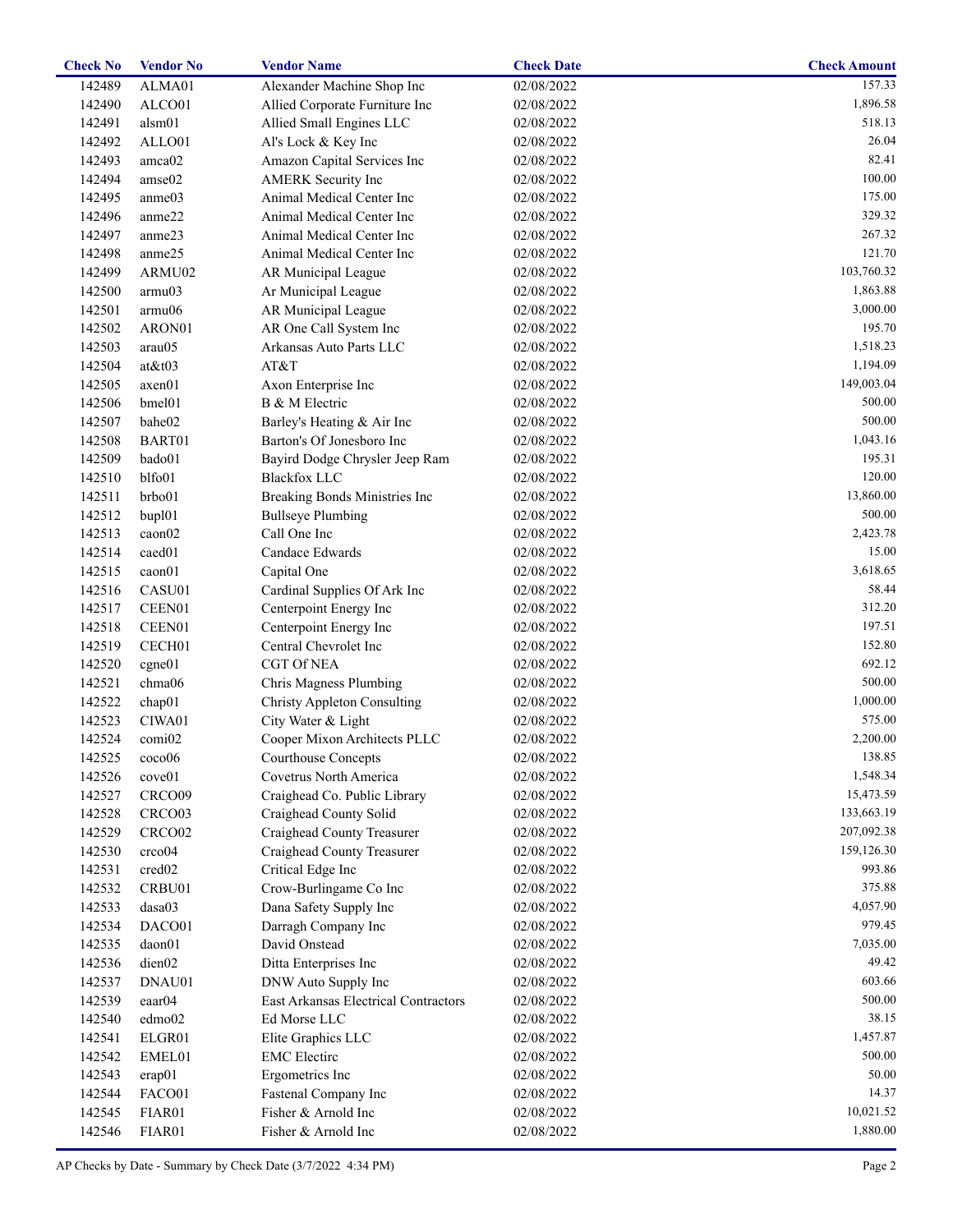| <b>Check No</b> | <b>Vendor No</b>   | <b>Vendor Name</b>                 | <b>Check Date</b> | <b>Check Amount</b> |
|-----------------|--------------------|------------------------------------|-------------------|---------------------|
| 142547          | frea02             | Fred Easley                        | 02/08/2022        | 64.97               |
| 142548          | frm 02             | Front Line Mobile Tech LLC         | 02/08/2022        | 895.13              |
| 142549          | futo01             | Fuel To Go LLC                     | 02/08/2022        | 20,805.15           |
| 142550          | GCSU01             | G & C Supply Co Inc                | 02/08/2022        | 9,099.55            |
| 142551          | GWDI01             | G & W Diesel Services Inc          | 02/08/2022        | 4,935.09            |
| 142552          | galu01             | Gazaway Lumber Co Inc              | 02/08/2022        | 772.53              |
| 142553          | GISI01             | Gibson's Sign-Mart Inc             | 02/08/2022        | 103.08              |
| 142554          | gowe01             | Golden West Industrial Supply      | 02/08/2022        | 895.19              |
| 142555          | GRAI01             | Grainger Inc                       | 02/08/2022        | 1,803.92            |
| 142556          | gust01             | <b>Gulf States Distributors</b>    | 02/08/2022        | 302.72              |
| 142557          | gup101             | <b>Gulley Plumbing</b>             | 02/08/2022        | 500.00              |
| 142558          | HAPI01             | Harris Pipe & Line Inc             | 02/08/2022        | 900.00              |
| 142559          | hest05             | Herb & Sharon Stallings            | 02/08/2022        | 200.00              |
| 142560          | hive01             | Hilltop Veterinary Hospital        | 02/08/2022        | 107.00              |
| 142561          | hoel01             | Hodges Electric                    | 02/08/2022        | 500.00              |
| 142562          | hofe01             | Hollywood Feed                     | 02/08/2022        | 27.28               |
|                 | iber <sub>01</sub> | <b>IBERIABANK</b>                  |                   | 64,135.92           |
| 142563          |                    |                                    | 02/08/2022        |                     |
| 142564          | jaam01             | Javier Amperez                     | 02/08/2022        | 18,577.70           |
| 142565          | JMME01             | <b>JMS Russel Metals Corp</b>      | 02/08/2022        | 136.71              |
| 142566          | jogl01             | Joey Glaub                         | 02/08/2022        | 99.21               |
| 142567          | jowr01             | John Wright Assoc                  | 02/08/2022        | 968.00              |
| 142568          | jone02             | Jonesboro 2015 LLC                 | 02/08/2022        | 500.00              |
| 142569          | joel01             | Jonesboro Electrical Contracting   | 02/08/2022        | 500.00              |
| 142570          | JOHU01             | Jonesboro Human Development Center | 02/08/2022        | 5,925.00            |
| 142571          | JOSU01             | Jonesboro Sun Inc                  | 02/08/2022        | 275.00              |
| 142572          | $k-9se01$          | K-9 Services Unlimited LLC         | 02/08/2022        | 4,000.00            |
| 142573          | kegu01             | Kenneth Gulley                     | 02/08/2022        | 976.50              |
| 142574          | keco02             | Kevin Cook                         | 02/08/2022        | 500.00              |
| 142575          | kehe03             | Kevin's Heating & Air              | 02/08/2022        | 500.00              |
| 142576          | KIMI01             | Kimball Midwest Inc                | 02/08/2022        | 273.82              |
| 142577          | kime01             | Kimbel Mechanical                  | 02/08/2022        | 500.00              |
| 142578          | krsu02             | Kristin M Sullivan                 | 02/08/2022        | 178.75              |
| 142579          | LMEL01             | L & M Electric Motors              | 02/08/2022        | 287.53              |
| 142580          | Lmba01             | L & W Backflow                     | 02/08/2022        | 500.00              |
| 142581          | lapr01             | Lawson Products Inc                | 02/08/2022        | 210.73              |
| 142582          | LEON01             | LeadsOnline LLC                    | 02/08/2022        | 6,427.20            |
| 142583          | LETI01             | Lenders Title Company Inc          | 02/08/2022        | 9,114.00            |
| 142584          | loro01             | Lonnie Roberts                     | 02/08/2022        | 500.00              |
| 142585          | mhel01             | M & H Electric                     | 02/08/2022        | 500.00              |
| 142586          | mara02             | Mark Rainwater Plumbing            | 02/08/2022        | 500.00              |
| 142587          | male02             | Martesa Leaks                      | 02/08/2022        | 100.00              |
| 142588          | mche01             | McGregor Heating & Cooling         | 02/08/2022        | 500.00              |
| 142589          | mewa01             | Medex Waste Inc                    | 02/08/2022        | 189.88              |
|                 | mhck01             | MHC-Kenworth Jonesboro Inc         |                   | 337.85              |
| 142590          |                    |                                    | 02/08/2022        | 620.00              |
| 142591          | mibu01             | Michael Burroughs CPA              | 02/08/2022        |                     |
| 142592          | MISO02             | Mid-South Sales Inc                | 02/08/2022        | 725.49              |
| 142593          | mipe01             | Milverton P & E                    | 02/08/2022        | 500.00              |
| 142594          | moki01             | Morris-Kidd LLC                    | 02/08/2022        | 500.00              |
| 142595          | MRTR01             | Mr Trophy & Engraving Inc          | 02/08/2022        | 226.77              |
| 142596          | NACR02             | Navitas Credit Corp.               | 02/08/2022        | 627.91              |
| 142597          | nep102             | <b>NEA Plumbing</b>                | 02/08/2022        | 500.00              |
| 142598          | NEAI01             | Nexair LLC                         | 02/08/2022        | 996.23              |
| 142599          | nide01             | Nix Development                    | 02/08/2022        | 2,500.00            |
| 142600          | nosy01             | Noregon Systems Inc                | 02/08/2022        | 1,999.00            |
| 142601          | peco03             | Peregrine Corporation              | 02/08/2022        | 606.32              |
| 142602          | prti03             | Professional Title Services        | 02/08/2022        | 5,000.00            |
| 142603          | prti03             | Professional Title Services        | 02/08/2022        | 5,000.00            |
|                 |                    |                                    |                   |                     |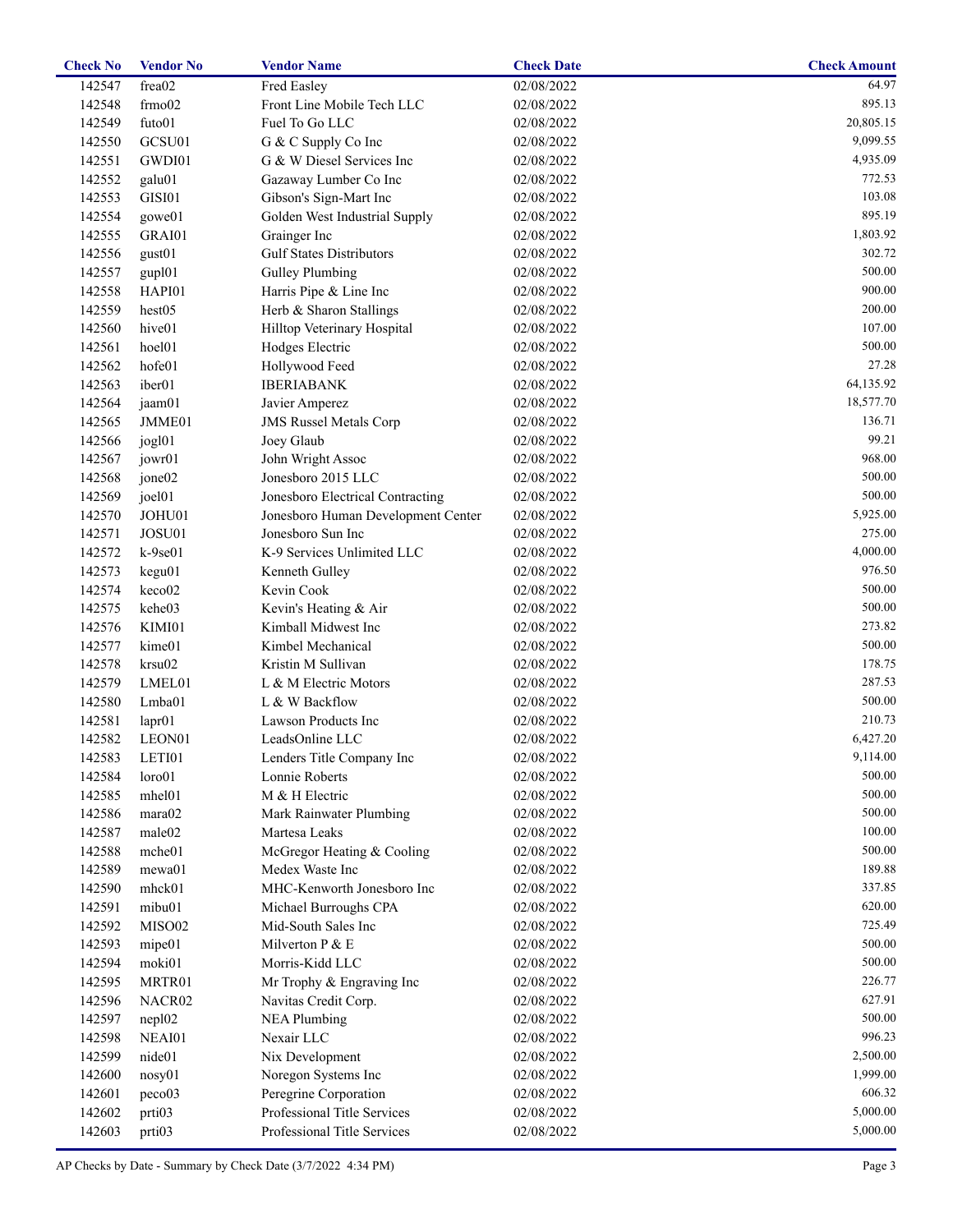| 142604<br>02/08/2022<br>prin01<br>Propper International Sales Inc<br>142605<br>PUTI01<br>Purcell Tire Co Inc<br>02/08/2022<br>Purcell Tire Co Inc<br>142606<br>02/08/2022<br>PUTI01<br>142607<br>RATI01<br>Raider Tire Co Inc<br>02/08/2022<br>142608<br>resm01<br>02/08/2022<br>RegionSmart Inc<br>500.00<br>142609<br>reus02<br>Repair USA<br>02/08/2022<br>1,250.00<br>142610<br>Rihu02<br>Richard Jason Hunt<br>02/08/2022<br>814.95<br>142611<br>rith <sub>01</sub><br><b>Richard Thomas</b><br>02/08/2022<br>riri02<br>41.39<br>142612<br>02/08/2022<br>Rig Rite US Inc<br>500.00<br>142613<br>riel <sub>04</sub><br>Ritsmon Electric<br>02/08/2022<br>904.80<br>142614<br>RICI01<br>River City Hydraulics Inc<br>02/08/2022<br>500.00<br>142615<br>romc02<br>Robert-McNutt Inc<br>02/08/2022<br>34.70<br>142616<br>roch <sub>01</sub><br>Roger Christopher Cole<br>02/08/2022<br>484.19<br>142617<br>roso01<br>Routematch Software Inc<br>02/08/2022<br>SSGL01<br>217.00<br>142618<br>S & S Glass Service Inc<br>02/08/2022<br>17,088.75<br>142619<br>sain01<br>02/08/2022<br>SafetyCom Inc<br>142620<br>sase03<br><b>Sanders Services</b><br>02/08/2022<br>142621<br>seon01<br>Secure On Site LLC<br>02/08/2022<br>142622<br>SHWI01<br>02/08/2022<br>Sherwin Williams Company Inc<br><b>SHRM</b><br>142623<br>shrm01<br>02/08/2022<br>Silver Moon Trailers Inc<br>142624<br>SIMO01<br>02/08/2022<br>Soefker Services LLC<br>142625<br>sose02<br>02/08/2022<br>150.00<br>142626<br>STBE01<br>St Bernards Medical Ctr<br>02/08/2022<br>500.00<br>142627<br>star01<br>Strong Arm Electric LLC<br>02/08/2022<br>54.94<br>142628<br>suli02<br>Suddenlink Communications Inc<br>02/08/2022<br>43,358.00<br>142629<br>suau01<br>02/08/2022<br>Superior Auto Group<br>500.00<br>142630<br>Superior Plumbing LLC<br>sup101<br>02/08/2022<br>1,220.67<br>142631<br>sute <sub>02</sub><br>Superior Termite & Pest Control<br>02/08/2022<br>759.52<br>142632<br>sute <sub>02</sub><br>Superior Termite & Pest Control<br>02/08/2022<br>212.58<br>142633<br>THEL01<br>TEC Of Jonesboro Inc<br>02/08/2022<br>The Pin Center<br>178.00<br>142634<br>thpi02<br>02/08/2022<br>452.06<br>142635<br>thre01<br>Thomson Reuters-West Inc<br>02/08/2022<br>217.01<br>142636<br>toco03<br>Town and Country Termite Inc<br>02/08/2022<br>1,789.51<br>142637<br>TRSU01<br>02/08/2022<br>Tractor Supply Company Inc<br>Trane Inc<br>142638<br>02/08/2022<br>TRPA01<br>142639<br>trri01<br>TransUnion Risk and Alternative<br>02/08/2022<br>02/08/2022<br>142640<br>trki01<br>Travis Kimberling<br>Tri-State Truck Center Inc<br>142641<br>trst05<br>02/08/2022<br>142642<br>U S Geological Survey<br>02/08/2022<br>usge01<br>142643<br>UNGL01<br>Union Glass Inc<br>02/08/2022<br>142644<br>unpo01<br>United Police Supply<br>3,465.54<br>02/08/2022<br>142645<br>United Police Supply<br>02/08/2022<br>683.55<br>unpo01<br>Vacuum Truck Sales & Service LLC<br>942.67<br>142646<br>Vatr <sub>01</sub><br>02/08/2022<br>37,833.33<br>142647<br>veco01<br>Vector Disease Control Inc<br>02/08/2022<br>2,708.64<br>142648<br>veri03<br>Verizon Wireless<br>02/08/2022<br>142649<br>W William Graham Jr Inc<br>5,796.73<br>wigr01<br>02/08/2022<br>142650<br>wigr01<br>W William Graham Jr Inc<br>02/08/2022<br>3,848.88<br>2,227.89<br>142651<br>WEDR01<br>West's Dry Cleaners Inc<br>02/08/2022<br>142652<br>weba01<br>Wex Bank<br>65,225.25<br>02/08/2022<br>142653<br>whel01<br>Wholesale Electric Supply Co Inc<br>02/08/2022<br>142654<br>wiel02<br>Wicker Electric<br>02/08/2022<br>142655<br>Williams Equipment & Supply Inc<br>WIEQ01<br>02/08/2022<br>142656<br>Wynne Friends Of Animals<br>02/08/2022<br>wyfr01<br>Total for 2/8/2022:<br>3,138.11<br>142657<br>CASA 2nd Judicial District<br>02/10/2022<br>casa02 | <b>Check No</b> | <b>Vendor No</b> | <b>Vendor Name</b> | <b>Check Date</b> | <b>Check Amount</b> |
|----------------------------------------------------------------------------------------------------------------------------------------------------------------------------------------------------------------------------------------------------------------------------------------------------------------------------------------------------------------------------------------------------------------------------------------------------------------------------------------------------------------------------------------------------------------------------------------------------------------------------------------------------------------------------------------------------------------------------------------------------------------------------------------------------------------------------------------------------------------------------------------------------------------------------------------------------------------------------------------------------------------------------------------------------------------------------------------------------------------------------------------------------------------------------------------------------------------------------------------------------------------------------------------------------------------------------------------------------------------------------------------------------------------------------------------------------------------------------------------------------------------------------------------------------------------------------------------------------------------------------------------------------------------------------------------------------------------------------------------------------------------------------------------------------------------------------------------------------------------------------------------------------------------------------------------------------------------------------------------------------------------------------------------------------------------------------------------------------------------------------------------------------------------------------------------------------------------------------------------------------------------------------------------------------------------------------------------------------------------------------------------------------------------------------------------------------------------------------------------------------------------------------------------------------------------------------------------------------------------------------------------------------------------------------------------------------------------------------------------------------------------------------------------------------------------------------------------------------------------------------------------------------------------------------------------------------------------------------------------------------------------------------------------------------------------------------------------------------------------------------------------------------------------------------------------------------------------------------------------------------------------------------------------------------------------------------------------------------------------------------------------------------------------------------------------------------------------------------------------------------------------------------------------------------------------------------------------------------------------------------------------------------------------------------------------------------------------------------------------------------------------------------------------------------------|-----------------|------------------|--------------------|-------------------|---------------------|
|                                                                                                                                                                                                                                                                                                                                                                                                                                                                                                                                                                                                                                                                                                                                                                                                                                                                                                                                                                                                                                                                                                                                                                                                                                                                                                                                                                                                                                                                                                                                                                                                                                                                                                                                                                                                                                                                                                                                                                                                                                                                                                                                                                                                                                                                                                                                                                                                                                                                                                                                                                                                                                                                                                                                                                                                                                                                                                                                                                                                                                                                                                                                                                                                                                                                                                                                                                                                                                                                                                                                                                                                                                                                                                                                                                                                          |                 |                  |                    |                   | 1,136.51            |
|                                                                                                                                                                                                                                                                                                                                                                                                                                                                                                                                                                                                                                                                                                                                                                                                                                                                                                                                                                                                                                                                                                                                                                                                                                                                                                                                                                                                                                                                                                                                                                                                                                                                                                                                                                                                                                                                                                                                                                                                                                                                                                                                                                                                                                                                                                                                                                                                                                                                                                                                                                                                                                                                                                                                                                                                                                                                                                                                                                                                                                                                                                                                                                                                                                                                                                                                                                                                                                                                                                                                                                                                                                                                                                                                                                                                          |                 |                  |                    |                   | 4,159.39            |
|                                                                                                                                                                                                                                                                                                                                                                                                                                                                                                                                                                                                                                                                                                                                                                                                                                                                                                                                                                                                                                                                                                                                                                                                                                                                                                                                                                                                                                                                                                                                                                                                                                                                                                                                                                                                                                                                                                                                                                                                                                                                                                                                                                                                                                                                                                                                                                                                                                                                                                                                                                                                                                                                                                                                                                                                                                                                                                                                                                                                                                                                                                                                                                                                                                                                                                                                                                                                                                                                                                                                                                                                                                                                                                                                                                                                          |                 |                  |                    |                   | 593.73              |
|                                                                                                                                                                                                                                                                                                                                                                                                                                                                                                                                                                                                                                                                                                                                                                                                                                                                                                                                                                                                                                                                                                                                                                                                                                                                                                                                                                                                                                                                                                                                                                                                                                                                                                                                                                                                                                                                                                                                                                                                                                                                                                                                                                                                                                                                                                                                                                                                                                                                                                                                                                                                                                                                                                                                                                                                                                                                                                                                                                                                                                                                                                                                                                                                                                                                                                                                                                                                                                                                                                                                                                                                                                                                                                                                                                                                          |                 |                  |                    |                   | 481.99              |
|                                                                                                                                                                                                                                                                                                                                                                                                                                                                                                                                                                                                                                                                                                                                                                                                                                                                                                                                                                                                                                                                                                                                                                                                                                                                                                                                                                                                                                                                                                                                                                                                                                                                                                                                                                                                                                                                                                                                                                                                                                                                                                                                                                                                                                                                                                                                                                                                                                                                                                                                                                                                                                                                                                                                                                                                                                                                                                                                                                                                                                                                                                                                                                                                                                                                                                                                                                                                                                                                                                                                                                                                                                                                                                                                                                                                          |                 |                  |                    |                   | 2,500.00            |
|                                                                                                                                                                                                                                                                                                                                                                                                                                                                                                                                                                                                                                                                                                                                                                                                                                                                                                                                                                                                                                                                                                                                                                                                                                                                                                                                                                                                                                                                                                                                                                                                                                                                                                                                                                                                                                                                                                                                                                                                                                                                                                                                                                                                                                                                                                                                                                                                                                                                                                                                                                                                                                                                                                                                                                                                                                                                                                                                                                                                                                                                                                                                                                                                                                                                                                                                                                                                                                                                                                                                                                                                                                                                                                                                                                                                          |                 |                  |                    |                   |                     |
|                                                                                                                                                                                                                                                                                                                                                                                                                                                                                                                                                                                                                                                                                                                                                                                                                                                                                                                                                                                                                                                                                                                                                                                                                                                                                                                                                                                                                                                                                                                                                                                                                                                                                                                                                                                                                                                                                                                                                                                                                                                                                                                                                                                                                                                                                                                                                                                                                                                                                                                                                                                                                                                                                                                                                                                                                                                                                                                                                                                                                                                                                                                                                                                                                                                                                                                                                                                                                                                                                                                                                                                                                                                                                                                                                                                                          |                 |                  |                    |                   |                     |
|                                                                                                                                                                                                                                                                                                                                                                                                                                                                                                                                                                                                                                                                                                                                                                                                                                                                                                                                                                                                                                                                                                                                                                                                                                                                                                                                                                                                                                                                                                                                                                                                                                                                                                                                                                                                                                                                                                                                                                                                                                                                                                                                                                                                                                                                                                                                                                                                                                                                                                                                                                                                                                                                                                                                                                                                                                                                                                                                                                                                                                                                                                                                                                                                                                                                                                                                                                                                                                                                                                                                                                                                                                                                                                                                                                                                          |                 |                  |                    |                   |                     |
|                                                                                                                                                                                                                                                                                                                                                                                                                                                                                                                                                                                                                                                                                                                                                                                                                                                                                                                                                                                                                                                                                                                                                                                                                                                                                                                                                                                                                                                                                                                                                                                                                                                                                                                                                                                                                                                                                                                                                                                                                                                                                                                                                                                                                                                                                                                                                                                                                                                                                                                                                                                                                                                                                                                                                                                                                                                                                                                                                                                                                                                                                                                                                                                                                                                                                                                                                                                                                                                                                                                                                                                                                                                                                                                                                                                                          |                 |                  |                    |                   |                     |
|                                                                                                                                                                                                                                                                                                                                                                                                                                                                                                                                                                                                                                                                                                                                                                                                                                                                                                                                                                                                                                                                                                                                                                                                                                                                                                                                                                                                                                                                                                                                                                                                                                                                                                                                                                                                                                                                                                                                                                                                                                                                                                                                                                                                                                                                                                                                                                                                                                                                                                                                                                                                                                                                                                                                                                                                                                                                                                                                                                                                                                                                                                                                                                                                                                                                                                                                                                                                                                                                                                                                                                                                                                                                                                                                                                                                          |                 |                  |                    |                   |                     |
|                                                                                                                                                                                                                                                                                                                                                                                                                                                                                                                                                                                                                                                                                                                                                                                                                                                                                                                                                                                                                                                                                                                                                                                                                                                                                                                                                                                                                                                                                                                                                                                                                                                                                                                                                                                                                                                                                                                                                                                                                                                                                                                                                                                                                                                                                                                                                                                                                                                                                                                                                                                                                                                                                                                                                                                                                                                                                                                                                                                                                                                                                                                                                                                                                                                                                                                                                                                                                                                                                                                                                                                                                                                                                                                                                                                                          |                 |                  |                    |                   |                     |
|                                                                                                                                                                                                                                                                                                                                                                                                                                                                                                                                                                                                                                                                                                                                                                                                                                                                                                                                                                                                                                                                                                                                                                                                                                                                                                                                                                                                                                                                                                                                                                                                                                                                                                                                                                                                                                                                                                                                                                                                                                                                                                                                                                                                                                                                                                                                                                                                                                                                                                                                                                                                                                                                                                                                                                                                                                                                                                                                                                                                                                                                                                                                                                                                                                                                                                                                                                                                                                                                                                                                                                                                                                                                                                                                                                                                          |                 |                  |                    |                   |                     |
|                                                                                                                                                                                                                                                                                                                                                                                                                                                                                                                                                                                                                                                                                                                                                                                                                                                                                                                                                                                                                                                                                                                                                                                                                                                                                                                                                                                                                                                                                                                                                                                                                                                                                                                                                                                                                                                                                                                                                                                                                                                                                                                                                                                                                                                                                                                                                                                                                                                                                                                                                                                                                                                                                                                                                                                                                                                                                                                                                                                                                                                                                                                                                                                                                                                                                                                                                                                                                                                                                                                                                                                                                                                                                                                                                                                                          |                 |                  |                    |                   |                     |
|                                                                                                                                                                                                                                                                                                                                                                                                                                                                                                                                                                                                                                                                                                                                                                                                                                                                                                                                                                                                                                                                                                                                                                                                                                                                                                                                                                                                                                                                                                                                                                                                                                                                                                                                                                                                                                                                                                                                                                                                                                                                                                                                                                                                                                                                                                                                                                                                                                                                                                                                                                                                                                                                                                                                                                                                                                                                                                                                                                                                                                                                                                                                                                                                                                                                                                                                                                                                                                                                                                                                                                                                                                                                                                                                                                                                          |                 |                  |                    |                   |                     |
|                                                                                                                                                                                                                                                                                                                                                                                                                                                                                                                                                                                                                                                                                                                                                                                                                                                                                                                                                                                                                                                                                                                                                                                                                                                                                                                                                                                                                                                                                                                                                                                                                                                                                                                                                                                                                                                                                                                                                                                                                                                                                                                                                                                                                                                                                                                                                                                                                                                                                                                                                                                                                                                                                                                                                                                                                                                                                                                                                                                                                                                                                                                                                                                                                                                                                                                                                                                                                                                                                                                                                                                                                                                                                                                                                                                                          |                 |                  |                    |                   |                     |
|                                                                                                                                                                                                                                                                                                                                                                                                                                                                                                                                                                                                                                                                                                                                                                                                                                                                                                                                                                                                                                                                                                                                                                                                                                                                                                                                                                                                                                                                                                                                                                                                                                                                                                                                                                                                                                                                                                                                                                                                                                                                                                                                                                                                                                                                                                                                                                                                                                                                                                                                                                                                                                                                                                                                                                                                                                                                                                                                                                                                                                                                                                                                                                                                                                                                                                                                                                                                                                                                                                                                                                                                                                                                                                                                                                                                          |                 |                  |                    |                   |                     |
|                                                                                                                                                                                                                                                                                                                                                                                                                                                                                                                                                                                                                                                                                                                                                                                                                                                                                                                                                                                                                                                                                                                                                                                                                                                                                                                                                                                                                                                                                                                                                                                                                                                                                                                                                                                                                                                                                                                                                                                                                                                                                                                                                                                                                                                                                                                                                                                                                                                                                                                                                                                                                                                                                                                                                                                                                                                                                                                                                                                                                                                                                                                                                                                                                                                                                                                                                                                                                                                                                                                                                                                                                                                                                                                                                                                                          |                 |                  |                    |                   |                     |
|                                                                                                                                                                                                                                                                                                                                                                                                                                                                                                                                                                                                                                                                                                                                                                                                                                                                                                                                                                                                                                                                                                                                                                                                                                                                                                                                                                                                                                                                                                                                                                                                                                                                                                                                                                                                                                                                                                                                                                                                                                                                                                                                                                                                                                                                                                                                                                                                                                                                                                                                                                                                                                                                                                                                                                                                                                                                                                                                                                                                                                                                                                                                                                                                                                                                                                                                                                                                                                                                                                                                                                                                                                                                                                                                                                                                          |                 |                  |                    |                   | 500.00              |
|                                                                                                                                                                                                                                                                                                                                                                                                                                                                                                                                                                                                                                                                                                                                                                                                                                                                                                                                                                                                                                                                                                                                                                                                                                                                                                                                                                                                                                                                                                                                                                                                                                                                                                                                                                                                                                                                                                                                                                                                                                                                                                                                                                                                                                                                                                                                                                                                                                                                                                                                                                                                                                                                                                                                                                                                                                                                                                                                                                                                                                                                                                                                                                                                                                                                                                                                                                                                                                                                                                                                                                                                                                                                                                                                                                                                          |                 |                  |                    |                   | 510.00              |
|                                                                                                                                                                                                                                                                                                                                                                                                                                                                                                                                                                                                                                                                                                                                                                                                                                                                                                                                                                                                                                                                                                                                                                                                                                                                                                                                                                                                                                                                                                                                                                                                                                                                                                                                                                                                                                                                                                                                                                                                                                                                                                                                                                                                                                                                                                                                                                                                                                                                                                                                                                                                                                                                                                                                                                                                                                                                                                                                                                                                                                                                                                                                                                                                                                                                                                                                                                                                                                                                                                                                                                                                                                                                                                                                                                                                          |                 |                  |                    |                   | 284.74              |
|                                                                                                                                                                                                                                                                                                                                                                                                                                                                                                                                                                                                                                                                                                                                                                                                                                                                                                                                                                                                                                                                                                                                                                                                                                                                                                                                                                                                                                                                                                                                                                                                                                                                                                                                                                                                                                                                                                                                                                                                                                                                                                                                                                                                                                                                                                                                                                                                                                                                                                                                                                                                                                                                                                                                                                                                                                                                                                                                                                                                                                                                                                                                                                                                                                                                                                                                                                                                                                                                                                                                                                                                                                                                                                                                                                                                          |                 |                  |                    |                   | 125.00              |
|                                                                                                                                                                                                                                                                                                                                                                                                                                                                                                                                                                                                                                                                                                                                                                                                                                                                                                                                                                                                                                                                                                                                                                                                                                                                                                                                                                                                                                                                                                                                                                                                                                                                                                                                                                                                                                                                                                                                                                                                                                                                                                                                                                                                                                                                                                                                                                                                                                                                                                                                                                                                                                                                                                                                                                                                                                                                                                                                                                                                                                                                                                                                                                                                                                                                                                                                                                                                                                                                                                                                                                                                                                                                                                                                                                                                          |                 |                  |                    |                   | 11,795.00           |
|                                                                                                                                                                                                                                                                                                                                                                                                                                                                                                                                                                                                                                                                                                                                                                                                                                                                                                                                                                                                                                                                                                                                                                                                                                                                                                                                                                                                                                                                                                                                                                                                                                                                                                                                                                                                                                                                                                                                                                                                                                                                                                                                                                                                                                                                                                                                                                                                                                                                                                                                                                                                                                                                                                                                                                                                                                                                                                                                                                                                                                                                                                                                                                                                                                                                                                                                                                                                                                                                                                                                                                                                                                                                                                                                                                                                          |                 |                  |                    |                   | 234.36              |
|                                                                                                                                                                                                                                                                                                                                                                                                                                                                                                                                                                                                                                                                                                                                                                                                                                                                                                                                                                                                                                                                                                                                                                                                                                                                                                                                                                                                                                                                                                                                                                                                                                                                                                                                                                                                                                                                                                                                                                                                                                                                                                                                                                                                                                                                                                                                                                                                                                                                                                                                                                                                                                                                                                                                                                                                                                                                                                                                                                                                                                                                                                                                                                                                                                                                                                                                                                                                                                                                                                                                                                                                                                                                                                                                                                                                          |                 |                  |                    |                   |                     |
|                                                                                                                                                                                                                                                                                                                                                                                                                                                                                                                                                                                                                                                                                                                                                                                                                                                                                                                                                                                                                                                                                                                                                                                                                                                                                                                                                                                                                                                                                                                                                                                                                                                                                                                                                                                                                                                                                                                                                                                                                                                                                                                                                                                                                                                                                                                                                                                                                                                                                                                                                                                                                                                                                                                                                                                                                                                                                                                                                                                                                                                                                                                                                                                                                                                                                                                                                                                                                                                                                                                                                                                                                                                                                                                                                                                                          |                 |                  |                    |                   |                     |
|                                                                                                                                                                                                                                                                                                                                                                                                                                                                                                                                                                                                                                                                                                                                                                                                                                                                                                                                                                                                                                                                                                                                                                                                                                                                                                                                                                                                                                                                                                                                                                                                                                                                                                                                                                                                                                                                                                                                                                                                                                                                                                                                                                                                                                                                                                                                                                                                                                                                                                                                                                                                                                                                                                                                                                                                                                                                                                                                                                                                                                                                                                                                                                                                                                                                                                                                                                                                                                                                                                                                                                                                                                                                                                                                                                                                          |                 |                  |                    |                   |                     |
|                                                                                                                                                                                                                                                                                                                                                                                                                                                                                                                                                                                                                                                                                                                                                                                                                                                                                                                                                                                                                                                                                                                                                                                                                                                                                                                                                                                                                                                                                                                                                                                                                                                                                                                                                                                                                                                                                                                                                                                                                                                                                                                                                                                                                                                                                                                                                                                                                                                                                                                                                                                                                                                                                                                                                                                                                                                                                                                                                                                                                                                                                                                                                                                                                                                                                                                                                                                                                                                                                                                                                                                                                                                                                                                                                                                                          |                 |                  |                    |                   |                     |
|                                                                                                                                                                                                                                                                                                                                                                                                                                                                                                                                                                                                                                                                                                                                                                                                                                                                                                                                                                                                                                                                                                                                                                                                                                                                                                                                                                                                                                                                                                                                                                                                                                                                                                                                                                                                                                                                                                                                                                                                                                                                                                                                                                                                                                                                                                                                                                                                                                                                                                                                                                                                                                                                                                                                                                                                                                                                                                                                                                                                                                                                                                                                                                                                                                                                                                                                                                                                                                                                                                                                                                                                                                                                                                                                                                                                          |                 |                  |                    |                   |                     |
|                                                                                                                                                                                                                                                                                                                                                                                                                                                                                                                                                                                                                                                                                                                                                                                                                                                                                                                                                                                                                                                                                                                                                                                                                                                                                                                                                                                                                                                                                                                                                                                                                                                                                                                                                                                                                                                                                                                                                                                                                                                                                                                                                                                                                                                                                                                                                                                                                                                                                                                                                                                                                                                                                                                                                                                                                                                                                                                                                                                                                                                                                                                                                                                                                                                                                                                                                                                                                                                                                                                                                                                                                                                                                                                                                                                                          |                 |                  |                    |                   |                     |
|                                                                                                                                                                                                                                                                                                                                                                                                                                                                                                                                                                                                                                                                                                                                                                                                                                                                                                                                                                                                                                                                                                                                                                                                                                                                                                                                                                                                                                                                                                                                                                                                                                                                                                                                                                                                                                                                                                                                                                                                                                                                                                                                                                                                                                                                                                                                                                                                                                                                                                                                                                                                                                                                                                                                                                                                                                                                                                                                                                                                                                                                                                                                                                                                                                                                                                                                                                                                                                                                                                                                                                                                                                                                                                                                                                                                          |                 |                  |                    |                   |                     |
|                                                                                                                                                                                                                                                                                                                                                                                                                                                                                                                                                                                                                                                                                                                                                                                                                                                                                                                                                                                                                                                                                                                                                                                                                                                                                                                                                                                                                                                                                                                                                                                                                                                                                                                                                                                                                                                                                                                                                                                                                                                                                                                                                                                                                                                                                                                                                                                                                                                                                                                                                                                                                                                                                                                                                                                                                                                                                                                                                                                                                                                                                                                                                                                                                                                                                                                                                                                                                                                                                                                                                                                                                                                                                                                                                                                                          |                 |                  |                    |                   |                     |
|                                                                                                                                                                                                                                                                                                                                                                                                                                                                                                                                                                                                                                                                                                                                                                                                                                                                                                                                                                                                                                                                                                                                                                                                                                                                                                                                                                                                                                                                                                                                                                                                                                                                                                                                                                                                                                                                                                                                                                                                                                                                                                                                                                                                                                                                                                                                                                                                                                                                                                                                                                                                                                                                                                                                                                                                                                                                                                                                                                                                                                                                                                                                                                                                                                                                                                                                                                                                                                                                                                                                                                                                                                                                                                                                                                                                          |                 |                  |                    |                   |                     |
|                                                                                                                                                                                                                                                                                                                                                                                                                                                                                                                                                                                                                                                                                                                                                                                                                                                                                                                                                                                                                                                                                                                                                                                                                                                                                                                                                                                                                                                                                                                                                                                                                                                                                                                                                                                                                                                                                                                                                                                                                                                                                                                                                                                                                                                                                                                                                                                                                                                                                                                                                                                                                                                                                                                                                                                                                                                                                                                                                                                                                                                                                                                                                                                                                                                                                                                                                                                                                                                                                                                                                                                                                                                                                                                                                                                                          |                 |                  |                    |                   |                     |
|                                                                                                                                                                                                                                                                                                                                                                                                                                                                                                                                                                                                                                                                                                                                                                                                                                                                                                                                                                                                                                                                                                                                                                                                                                                                                                                                                                                                                                                                                                                                                                                                                                                                                                                                                                                                                                                                                                                                                                                                                                                                                                                                                                                                                                                                                                                                                                                                                                                                                                                                                                                                                                                                                                                                                                                                                                                                                                                                                                                                                                                                                                                                                                                                                                                                                                                                                                                                                                                                                                                                                                                                                                                                                                                                                                                                          |                 |                  |                    |                   |                     |
|                                                                                                                                                                                                                                                                                                                                                                                                                                                                                                                                                                                                                                                                                                                                                                                                                                                                                                                                                                                                                                                                                                                                                                                                                                                                                                                                                                                                                                                                                                                                                                                                                                                                                                                                                                                                                                                                                                                                                                                                                                                                                                                                                                                                                                                                                                                                                                                                                                                                                                                                                                                                                                                                                                                                                                                                                                                                                                                                                                                                                                                                                                                                                                                                                                                                                                                                                                                                                                                                                                                                                                                                                                                                                                                                                                                                          |                 |                  |                    |                   |                     |
|                                                                                                                                                                                                                                                                                                                                                                                                                                                                                                                                                                                                                                                                                                                                                                                                                                                                                                                                                                                                                                                                                                                                                                                                                                                                                                                                                                                                                                                                                                                                                                                                                                                                                                                                                                                                                                                                                                                                                                                                                                                                                                                                                                                                                                                                                                                                                                                                                                                                                                                                                                                                                                                                                                                                                                                                                                                                                                                                                                                                                                                                                                                                                                                                                                                                                                                                                                                                                                                                                                                                                                                                                                                                                                                                                                                                          |                 |                  |                    |                   |                     |
|                                                                                                                                                                                                                                                                                                                                                                                                                                                                                                                                                                                                                                                                                                                                                                                                                                                                                                                                                                                                                                                                                                                                                                                                                                                                                                                                                                                                                                                                                                                                                                                                                                                                                                                                                                                                                                                                                                                                                                                                                                                                                                                                                                                                                                                                                                                                                                                                                                                                                                                                                                                                                                                                                                                                                                                                                                                                                                                                                                                                                                                                                                                                                                                                                                                                                                                                                                                                                                                                                                                                                                                                                                                                                                                                                                                                          |                 |                  |                    |                   | 822.13              |
|                                                                                                                                                                                                                                                                                                                                                                                                                                                                                                                                                                                                                                                                                                                                                                                                                                                                                                                                                                                                                                                                                                                                                                                                                                                                                                                                                                                                                                                                                                                                                                                                                                                                                                                                                                                                                                                                                                                                                                                                                                                                                                                                                                                                                                                                                                                                                                                                                                                                                                                                                                                                                                                                                                                                                                                                                                                                                                                                                                                                                                                                                                                                                                                                                                                                                                                                                                                                                                                                                                                                                                                                                                                                                                                                                                                                          |                 |                  |                    |                   | 263.30              |
|                                                                                                                                                                                                                                                                                                                                                                                                                                                                                                                                                                                                                                                                                                                                                                                                                                                                                                                                                                                                                                                                                                                                                                                                                                                                                                                                                                                                                                                                                                                                                                                                                                                                                                                                                                                                                                                                                                                                                                                                                                                                                                                                                                                                                                                                                                                                                                                                                                                                                                                                                                                                                                                                                                                                                                                                                                                                                                                                                                                                                                                                                                                                                                                                                                                                                                                                                                                                                                                                                                                                                                                                                                                                                                                                                                                                          |                 |                  |                    |                   | 1,300.00            |
|                                                                                                                                                                                                                                                                                                                                                                                                                                                                                                                                                                                                                                                                                                                                                                                                                                                                                                                                                                                                                                                                                                                                                                                                                                                                                                                                                                                                                                                                                                                                                                                                                                                                                                                                                                                                                                                                                                                                                                                                                                                                                                                                                                                                                                                                                                                                                                                                                                                                                                                                                                                                                                                                                                                                                                                                                                                                                                                                                                                                                                                                                                                                                                                                                                                                                                                                                                                                                                                                                                                                                                                                                                                                                                                                                                                                          |                 |                  |                    |                   | 201,832.00          |
|                                                                                                                                                                                                                                                                                                                                                                                                                                                                                                                                                                                                                                                                                                                                                                                                                                                                                                                                                                                                                                                                                                                                                                                                                                                                                                                                                                                                                                                                                                                                                                                                                                                                                                                                                                                                                                                                                                                                                                                                                                                                                                                                                                                                                                                                                                                                                                                                                                                                                                                                                                                                                                                                                                                                                                                                                                                                                                                                                                                                                                                                                                                                                                                                                                                                                                                                                                                                                                                                                                                                                                                                                                                                                                                                                                                                          |                 |                  |                    |                   | 7,375.00            |
|                                                                                                                                                                                                                                                                                                                                                                                                                                                                                                                                                                                                                                                                                                                                                                                                                                                                                                                                                                                                                                                                                                                                                                                                                                                                                                                                                                                                                                                                                                                                                                                                                                                                                                                                                                                                                                                                                                                                                                                                                                                                                                                                                                                                                                                                                                                                                                                                                                                                                                                                                                                                                                                                                                                                                                                                                                                                                                                                                                                                                                                                                                                                                                                                                                                                                                                                                                                                                                                                                                                                                                                                                                                                                                                                                                                                          |                 |                  |                    |                   | 48.83               |
|                                                                                                                                                                                                                                                                                                                                                                                                                                                                                                                                                                                                                                                                                                                                                                                                                                                                                                                                                                                                                                                                                                                                                                                                                                                                                                                                                                                                                                                                                                                                                                                                                                                                                                                                                                                                                                                                                                                                                                                                                                                                                                                                                                                                                                                                                                                                                                                                                                                                                                                                                                                                                                                                                                                                                                                                                                                                                                                                                                                                                                                                                                                                                                                                                                                                                                                                                                                                                                                                                                                                                                                                                                                                                                                                                                                                          |                 |                  |                    |                   |                     |
|                                                                                                                                                                                                                                                                                                                                                                                                                                                                                                                                                                                                                                                                                                                                                                                                                                                                                                                                                                                                                                                                                                                                                                                                                                                                                                                                                                                                                                                                                                                                                                                                                                                                                                                                                                                                                                                                                                                                                                                                                                                                                                                                                                                                                                                                                                                                                                                                                                                                                                                                                                                                                                                                                                                                                                                                                                                                                                                                                                                                                                                                                                                                                                                                                                                                                                                                                                                                                                                                                                                                                                                                                                                                                                                                                                                                          |                 |                  |                    |                   |                     |
|                                                                                                                                                                                                                                                                                                                                                                                                                                                                                                                                                                                                                                                                                                                                                                                                                                                                                                                                                                                                                                                                                                                                                                                                                                                                                                                                                                                                                                                                                                                                                                                                                                                                                                                                                                                                                                                                                                                                                                                                                                                                                                                                                                                                                                                                                                                                                                                                                                                                                                                                                                                                                                                                                                                                                                                                                                                                                                                                                                                                                                                                                                                                                                                                                                                                                                                                                                                                                                                                                                                                                                                                                                                                                                                                                                                                          |                 |                  |                    |                   |                     |
|                                                                                                                                                                                                                                                                                                                                                                                                                                                                                                                                                                                                                                                                                                                                                                                                                                                                                                                                                                                                                                                                                                                                                                                                                                                                                                                                                                                                                                                                                                                                                                                                                                                                                                                                                                                                                                                                                                                                                                                                                                                                                                                                                                                                                                                                                                                                                                                                                                                                                                                                                                                                                                                                                                                                                                                                                                                                                                                                                                                                                                                                                                                                                                                                                                                                                                                                                                                                                                                                                                                                                                                                                                                                                                                                                                                                          |                 |                  |                    |                   |                     |
|                                                                                                                                                                                                                                                                                                                                                                                                                                                                                                                                                                                                                                                                                                                                                                                                                                                                                                                                                                                                                                                                                                                                                                                                                                                                                                                                                                                                                                                                                                                                                                                                                                                                                                                                                                                                                                                                                                                                                                                                                                                                                                                                                                                                                                                                                                                                                                                                                                                                                                                                                                                                                                                                                                                                                                                                                                                                                                                                                                                                                                                                                                                                                                                                                                                                                                                                                                                                                                                                                                                                                                                                                                                                                                                                                                                                          |                 |                  |                    |                   |                     |
|                                                                                                                                                                                                                                                                                                                                                                                                                                                                                                                                                                                                                                                                                                                                                                                                                                                                                                                                                                                                                                                                                                                                                                                                                                                                                                                                                                                                                                                                                                                                                                                                                                                                                                                                                                                                                                                                                                                                                                                                                                                                                                                                                                                                                                                                                                                                                                                                                                                                                                                                                                                                                                                                                                                                                                                                                                                                                                                                                                                                                                                                                                                                                                                                                                                                                                                                                                                                                                                                                                                                                                                                                                                                                                                                                                                                          |                 |                  |                    |                   |                     |
|                                                                                                                                                                                                                                                                                                                                                                                                                                                                                                                                                                                                                                                                                                                                                                                                                                                                                                                                                                                                                                                                                                                                                                                                                                                                                                                                                                                                                                                                                                                                                                                                                                                                                                                                                                                                                                                                                                                                                                                                                                                                                                                                                                                                                                                                                                                                                                                                                                                                                                                                                                                                                                                                                                                                                                                                                                                                                                                                                                                                                                                                                                                                                                                                                                                                                                                                                                                                                                                                                                                                                                                                                                                                                                                                                                                                          |                 |                  |                    |                   |                     |
|                                                                                                                                                                                                                                                                                                                                                                                                                                                                                                                                                                                                                                                                                                                                                                                                                                                                                                                                                                                                                                                                                                                                                                                                                                                                                                                                                                                                                                                                                                                                                                                                                                                                                                                                                                                                                                                                                                                                                                                                                                                                                                                                                                                                                                                                                                                                                                                                                                                                                                                                                                                                                                                                                                                                                                                                                                                                                                                                                                                                                                                                                                                                                                                                                                                                                                                                                                                                                                                                                                                                                                                                                                                                                                                                                                                                          |                 |                  |                    |                   |                     |
|                                                                                                                                                                                                                                                                                                                                                                                                                                                                                                                                                                                                                                                                                                                                                                                                                                                                                                                                                                                                                                                                                                                                                                                                                                                                                                                                                                                                                                                                                                                                                                                                                                                                                                                                                                                                                                                                                                                                                                                                                                                                                                                                                                                                                                                                                                                                                                                                                                                                                                                                                                                                                                                                                                                                                                                                                                                                                                                                                                                                                                                                                                                                                                                                                                                                                                                                                                                                                                                                                                                                                                                                                                                                                                                                                                                                          |                 |                  |                    |                   |                     |
|                                                                                                                                                                                                                                                                                                                                                                                                                                                                                                                                                                                                                                                                                                                                                                                                                                                                                                                                                                                                                                                                                                                                                                                                                                                                                                                                                                                                                                                                                                                                                                                                                                                                                                                                                                                                                                                                                                                                                                                                                                                                                                                                                                                                                                                                                                                                                                                                                                                                                                                                                                                                                                                                                                                                                                                                                                                                                                                                                                                                                                                                                                                                                                                                                                                                                                                                                                                                                                                                                                                                                                                                                                                                                                                                                                                                          |                 |                  |                    |                   |                     |
|                                                                                                                                                                                                                                                                                                                                                                                                                                                                                                                                                                                                                                                                                                                                                                                                                                                                                                                                                                                                                                                                                                                                                                                                                                                                                                                                                                                                                                                                                                                                                                                                                                                                                                                                                                                                                                                                                                                                                                                                                                                                                                                                                                                                                                                                                                                                                                                                                                                                                                                                                                                                                                                                                                                                                                                                                                                                                                                                                                                                                                                                                                                                                                                                                                                                                                                                                                                                                                                                                                                                                                                                                                                                                                                                                                                                          |                 |                  |                    |                   | 64.81               |
|                                                                                                                                                                                                                                                                                                                                                                                                                                                                                                                                                                                                                                                                                                                                                                                                                                                                                                                                                                                                                                                                                                                                                                                                                                                                                                                                                                                                                                                                                                                                                                                                                                                                                                                                                                                                                                                                                                                                                                                                                                                                                                                                                                                                                                                                                                                                                                                                                                                                                                                                                                                                                                                                                                                                                                                                                                                                                                                                                                                                                                                                                                                                                                                                                                                                                                                                                                                                                                                                                                                                                                                                                                                                                                                                                                                                          |                 |                  |                    |                   | 500.00              |
|                                                                                                                                                                                                                                                                                                                                                                                                                                                                                                                                                                                                                                                                                                                                                                                                                                                                                                                                                                                                                                                                                                                                                                                                                                                                                                                                                                                                                                                                                                                                                                                                                                                                                                                                                                                                                                                                                                                                                                                                                                                                                                                                                                                                                                                                                                                                                                                                                                                                                                                                                                                                                                                                                                                                                                                                                                                                                                                                                                                                                                                                                                                                                                                                                                                                                                                                                                                                                                                                                                                                                                                                                                                                                                                                                                                                          |                 |                  |                    |                   | 39.45               |
|                                                                                                                                                                                                                                                                                                                                                                                                                                                                                                                                                                                                                                                                                                                                                                                                                                                                                                                                                                                                                                                                                                                                                                                                                                                                                                                                                                                                                                                                                                                                                                                                                                                                                                                                                                                                                                                                                                                                                                                                                                                                                                                                                                                                                                                                                                                                                                                                                                                                                                                                                                                                                                                                                                                                                                                                                                                                                                                                                                                                                                                                                                                                                                                                                                                                                                                                                                                                                                                                                                                                                                                                                                                                                                                                                                                                          |                 |                  |                    |                   | 209.00              |
|                                                                                                                                                                                                                                                                                                                                                                                                                                                                                                                                                                                                                                                                                                                                                                                                                                                                                                                                                                                                                                                                                                                                                                                                                                                                                                                                                                                                                                                                                                                                                                                                                                                                                                                                                                                                                                                                                                                                                                                                                                                                                                                                                                                                                                                                                                                                                                                                                                                                                                                                                                                                                                                                                                                                                                                                                                                                                                                                                                                                                                                                                                                                                                                                                                                                                                                                                                                                                                                                                                                                                                                                                                                                                                                                                                                                          |                 |                  |                    |                   | 1,447,911.14        |
|                                                                                                                                                                                                                                                                                                                                                                                                                                                                                                                                                                                                                                                                                                                                                                                                                                                                                                                                                                                                                                                                                                                                                                                                                                                                                                                                                                                                                                                                                                                                                                                                                                                                                                                                                                                                                                                                                                                                                                                                                                                                                                                                                                                                                                                                                                                                                                                                                                                                                                                                                                                                                                                                                                                                                                                                                                                                                                                                                                                                                                                                                                                                                                                                                                                                                                                                                                                                                                                                                                                                                                                                                                                                                                                                                                                                          |                 |                  |                    |                   |                     |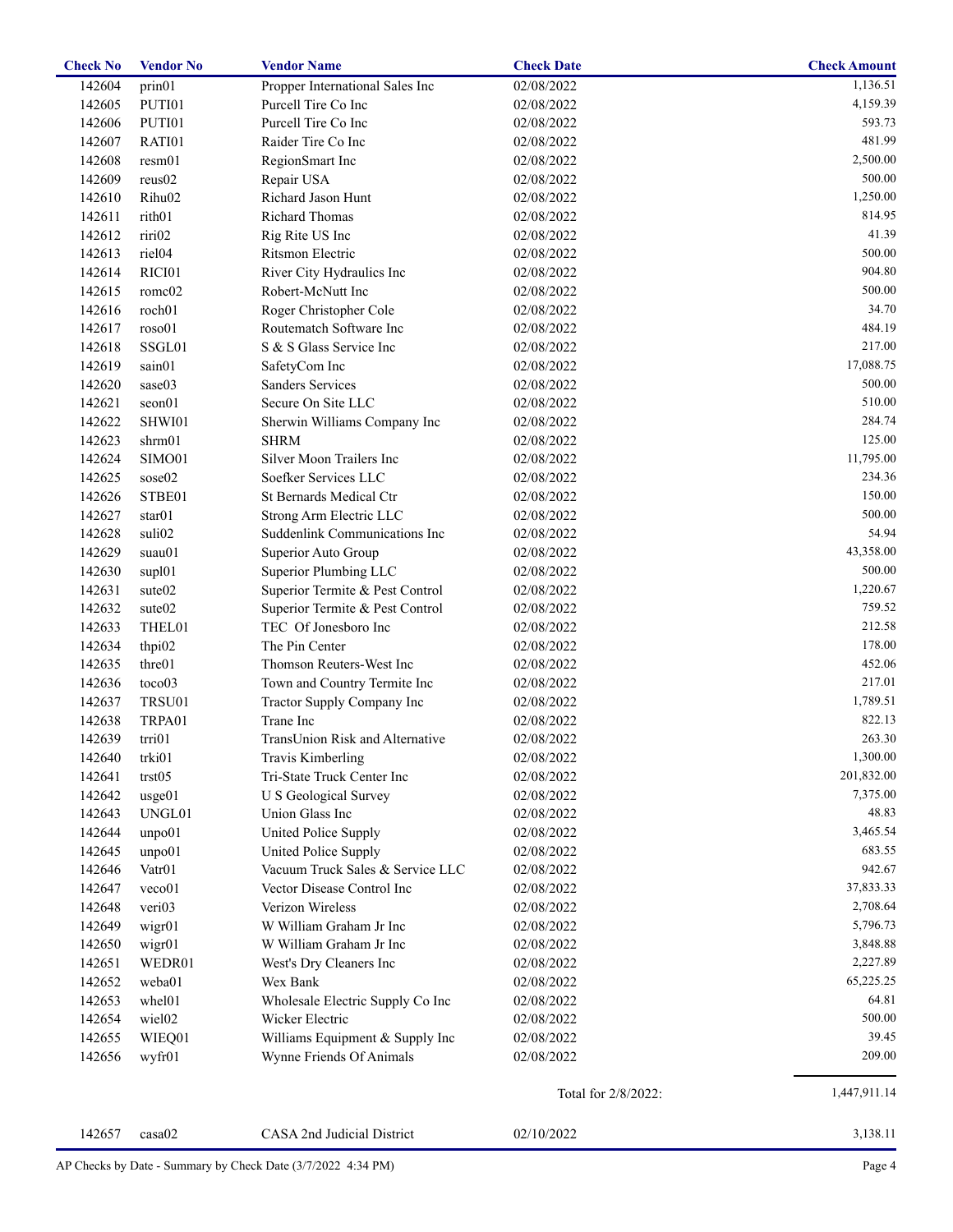| <b>Check No</b> | <b>Vendor No</b>   | <b>Vendor Name</b>                                     | <b>Check Date</b>    | <b>Check Amount</b> |
|-----------------|--------------------|--------------------------------------------------------|----------------------|---------------------|
| 142658          | CEEN01             | Centerpoint Energy Inc                                 | 02/10/2022           | 20.84               |
| 142659          | DEFI02             | Dept Of Finance & Admin                                | 02/10/2022           | 1,469.00            |
| 142660          | DEFI03             | Dept Of Finance & Admin                                | 02/10/2022           | 618.00              |
| 142661          | hico01             | Hispanic Community Services                            | 02/10/2022           | 5,000.00            |
| 142662          | inba04             | <b>INTRUST Bank NA</b>                                 | 02/10/2022           | 10,756.10           |
| 142663          | rael01             | Rainey Electronics Inc                                 | 02/10/2022           | 5,213.43            |
| 142664          | scfi01             | <b>SCS</b> Engineers                                   | 02/10/2022           | 60,000.00           |
| 142665          | TEIN02             | Terminix International Inc                             | 02/10/2022           | 6,542.16            |
| 142666          | tyin02             | <b>TYMCO</b>                                           | 02/10/2022           | 239,770.00          |
| 142667          | usba02             | U S Bancorp Government Leasing and Fina                | 02/10/2022           | 3,396.15            |
| 142668          | woma01             | Woods Masonry & Repair                                 | 02/10/2022           | 19,530.00           |
|                 |                    |                                                        |                      |                     |
|                 |                    |                                                        | Total for 2/10/2022: | 355,453.79          |
| 142669          | arbl04             | AR Blue Cross Blue Shield - VISION                     | 02/17/2022           | 3,330.00            |
| 142670          | ardi01             | AR Diamond Plan                                        | 02/17/2022           | 850.00              |
| 142671          | ARMU04             | AR Municipal Police Association                        | 02/17/2022           | 159.00              |
| 142672          | BOMU01             | <b>Boston Mutual Life Ins</b>                          | 02/17/2022           | 2,248.99            |
| 142673          | DECA01             | City of Jonesboro                                      | 02/17/2022           | 138.19              |
| 142674          | FLSP01             | City of Jonesboro                                      | 02/17/2022           | 6,909.32            |
| 142675          | ARRE05             | City of Jonesboro Payroll Withholdings                 | 02/17/2022           | 33,643.12           |
| 142676          | INBA02             | City of Jonesboro Payroll Withholdings                 | 02/17/2022           | 31,835.19           |
| 142677          | USTR01             | City of Jonesboro Payroll Withholdings                 | 02/17/2022           | 185,140.95          |
| 142678          | ciyo01             | City Youth Ministries                                  | 02/17/2022           | 21.00               |
| 142679          | DECR01             | Defenders C.R.                                         | 02/17/2022           | 15.00               |
| 142680          | FASU01             |                                                        | 02/17/2022           | 99.23               |
|                 |                    | Family Support Payment Center                          |                      | 2,283.60            |
| 142681          | FILO01             | Firefighter's Local #3718                              | 02/17/2022           | 768.00              |
| 142682          | FROR <sub>02</sub> | Fraternal Order of Police Lodge #8                     | 02/17/2022           |                     |
| 142683          | JOFI02             | Jonesboro Firefighters Assoc                           | 02/17/2022           | 248.00              |
| 142684          | JOPO01             | Jonesboro Police Dept Assoc                            | 02/17/2022           | 286.00              |
| 142685          | LOBE01             | Love, Beal & Nixon P.C.                                | 02/17/2022           | 168.57              |
| 142686          | MIDE03             | Mississippi Department of Human Services               | 02/17/2022           | 140.78              |
| 142687          | MUOM01             | Mutual Of Omaha                                        | 02/17/2022           | 39.45               |
| 142688          | NARE01             | Nationwide Retirement Solutions                        | 02/17/2022           | 6,540.83            |
| 142689          | OFCH <sub>01</sub> | Office Of Child Support Enforcement                    | 02/17/2022           | 3,920.75            |
| 142690          | SOST01             | Southern States Police Benevolent Assoc. In 02/17/2022 |                      | 1,304.25            |
| 142691          | syli02             | Symetra Life Insurance Company                         | 02/17/2022           | 7,426.31            |
| 142692          | syli03             | Symetra Life Insurance Company                         | 02/17/2022           | 4,694.90            |
| 142693          | USDE01             | FMS DMS Pioneer U.S. Department of Tre                 | 02/17/2022           | 14.41               |
| 142694          | UNWA01             | United Way Of Northeast Ar                             | 02/17/2022           | 133.75              |
|                 |                    |                                                        | Total for 2/17/2022: | 292,359.59          |
| 142695          | AZLO01             | A To Z Lock & Key Inc                                  | 02/22/2022           | 80.29               |
| 142696          | abun01             | Abilities Unlimited of Jonesboro Inc                   | 02/22/2022           | 10,251.96           |
| 142697          | adau01             | <b>Advance Auto Parts</b>                              | 02/22/2022           | 763.60              |
| 142698          | aeen01             | AeroMet Engineering Inc.                               | 02/22/2022           | 800.00              |
| 142699          | AIMI01             | Airgas USA LLC                                         | 02/22/2022           | 76.50               |
| 142700          | alsc01             | All Scapes Irrigation & Lawn LLC                       | 02/22/2022           | 130.00              |
| 142701          | ALCO01             | Allied Corporate Furniture Inc                         | 02/22/2022           | 976.50              |
| 142702          | alsm01             | Allied Small Engines LLC                               | 02/22/2022           | 101.34              |
| 142703          | amca02             | Amazon Capital Services Inc                            | 02/22/2022           | 1,109.55            |
| 142704          | apco04             | APCO International Inc                                 | 02/22/2022           | 72.00               |
| 142705          | ARCR01             | AR Crime Information Ctr                               | 02/22/2022           | 1,646.44            |
|                 |                    |                                                        |                      | 58.82               |
| 142706          | arde25             | Ar Department Of Transportation                        | 02/22/2022           |                     |
| 142707          | ARTR01             | AR Trailer & Mfg Inc                                   | 02/22/2022           | 2,507.50            |
| 142708          | ARSC02             | Arrow Screen Printing Inc                              | 02/22/2022           | 706.88              |

AP Checks by Date - Summary by Check Date (3/7/2022 4:34 PM)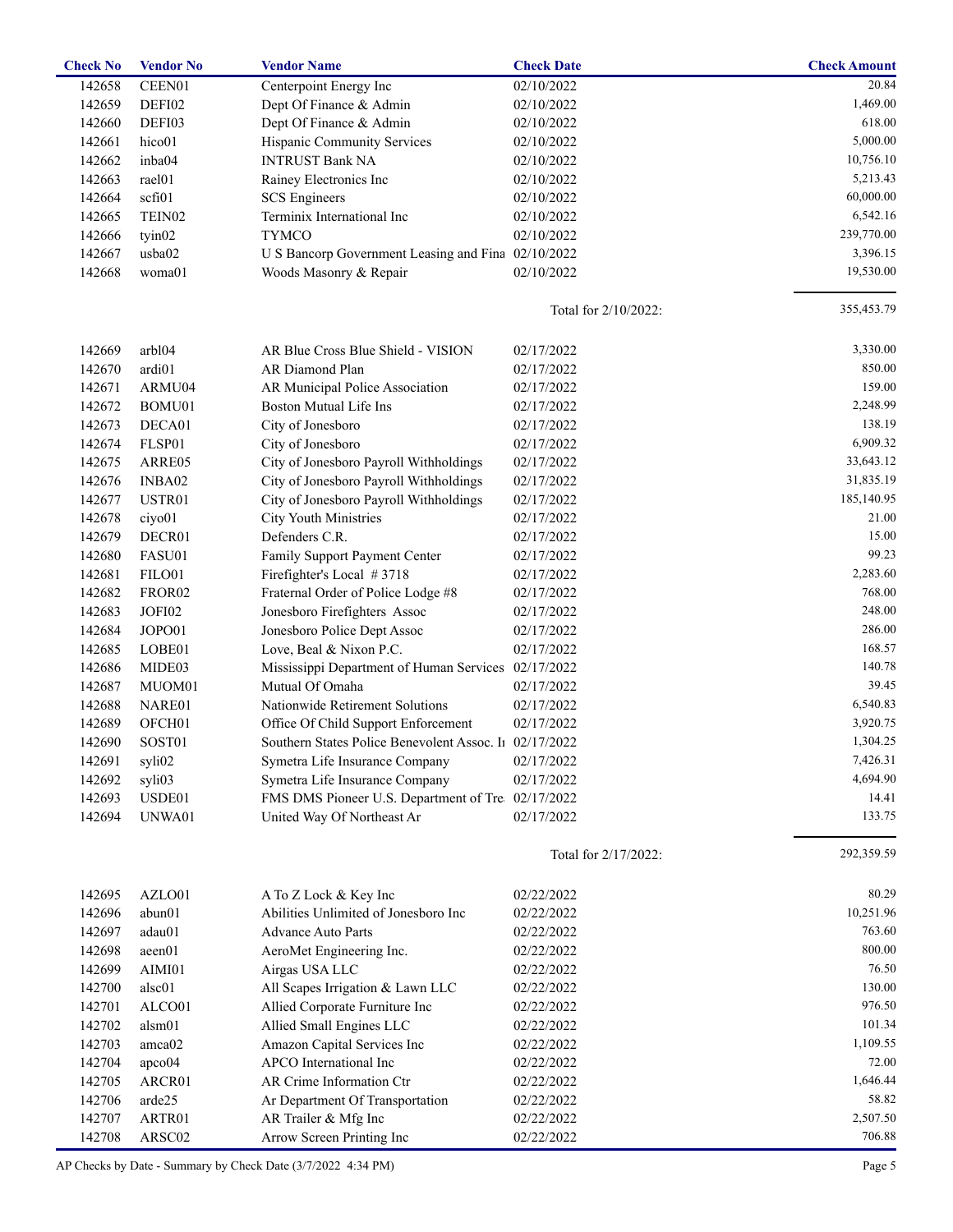| <b>Check No</b> | <b>Vendor No</b>   | <b>Vendor Name</b>                       | <b>Check Date</b> | <b>Check Amount</b> |
|-----------------|--------------------|------------------------------------------|-------------------|---------------------|
| 142709          | at&t03             | AT&T                                     | 02/22/2022        | 232.04              |
| 142710          | atme01             | AT&T Messaging                           | 02/22/2022        | 244.13              |
| 142711          | ATAS01             | Atlas Asphalt Inc                        | 02/22/2022        | 2,916.50            |
| 142712          | atsi01             | <b>ATSI</b>                              | 02/22/2022        | 11,490.00           |
| 142713          | auti01             | Auto Tire and Parts                      | 02/22/2022        | 5,347.93            |
| 142714          | auzo01             | AutoZone Commercial                      | 02/22/2022        | 6.61                |
| 142715          | bamu05             | Banthi Munoz                             | 02/22/2022        | 7,543.96            |
| 142716          | bajo02             | Barton Of Jonesboro/Synchrony Bank       | 02/22/2022        | 36.75               |
| 142717          | BAPA01             | Battery & Parts Warehouse Inc            | 02/22/2022        | 960.19              |
| 142718          | BEMA01             | <b>Bennett Material Handling</b>         | 02/22/2022        | 278.40              |
| 142719          | BIST01             | Big State Industrial Supply Inc          | 02/22/2022        | 155.98              |
| 142720          | blfo01             | <b>Blackfox LLC</b>                      | 02/22/2022        | 325.00              |
| 142721          | BOCA01             | Bob's Carpet And Tile                    | 02/22/2022        | 434.00              |
| 142722          | boau01             | Bono Auto Parts Inc                      | 02/22/2022        | 1,540.15            |
| 142723          | boau02             | Bosche's Auto Service                    | 02/22/2022        | 1,310.77            |
| 142724          | buco01             | <b>Burlington Coat Factory Warehouse</b> | 02/22/2022        | 1,619.36            |
| 142725          | caed01             | Candace Edwards                          | 02/22/2022        | 90.00               |
| 142726          | CAAU01             | Cavenaugh Auto Group Inc                 | 02/22/2022        | 927.47              |
| 142727          | CDWG01             | <b>CDWG</b>                              | 02/22/2022        | 53,653.62           |
| 142728          | CEEN01             | Centerpoint Energy Inc                   | 02/22/2022        | 459.31              |
| 142729          | CEEN01             | Centerpoint Energy Inc                   | 02/22/2022        | 720.68              |
| 142730          | CEEN01             | Centerpoint Energy Inc                   | 02/22/2022        | 306.03              |
| 142731          | ceal01             | Central Alabama Training Solutions       | 02/22/2022        | 335.60              |
| 142732          | cgne01             | <b>CGT Of NEA</b>                        | 02/22/2022        | 531.65              |
| 142733          | CHCO01             | Chamber Of Commerce                      | 02/22/2022        | 40.00               |
| 142734          | chwh02             | Charles Whitaker Gen. Contractor         | 02/22/2022        | 439.40              |
| 142735          | CHEM01             | Chemaqua Inc                             | 02/22/2022        | 1,499.30            |
| 142736          | chwe01             | Christina West                           | 02/22/2022        | 200.00              |
| 142737          | cico04             | Cintas                                   | 02/22/2022        | 118.32              |
| 142738          | cico01             | Cintas Corporation                       | 02/22/2022        | 10,258.35           |
| 142739          | CIWA01             | City Water & Light                       | 02/22/2022        | 2,320.80            |
| 142740          | CLSO01             | Clean Solutions Inc                      | 02/22/2022        | 1,305.17            |
| 142741          | clen02             | Cline Environmental Inc                  | 02/22/2022        | 18,906.01           |
| 142742          | coco12             | Cornith Coco-Cola Bottling Works Inc     | 02/22/2022        | 576.97              |
| 142743          | CRPR01             | Craft Propane Inc                        | 02/22/2022        | 112.56              |
| 142744          | CRCO09             | Craighead Co. Public Library             | 02/22/2022        | 35,015.13           |
| 142745          | cred <sub>02</sub> | Critical Edge Inc                        | 02/22/2022        | 103,501.04          |
| 142746          | CRBU01             | Crow-Burlingame Co Inc                   | 02/22/2022        | 89.25               |
| 142747          | diov01             | Diagnostic Overhead Door LLC             | 02/22/2022        | 2,473.81            |
| 142748          | DIDO01             | Ditta Enterprises Inc                    | 02/22/2022        | 560.95              |
| 142749          | dien02             | Ditta Enterprises Inc                    | 02/22/2022        | 86.78               |
|                 | DNAU01             | DNW Auto Supply Inc                      |                   | 184.38              |
| 142750          |                    |                                          | 02/22/2022        | 806.25              |
| 142751          | ECAU01             | Economy Auto Parts Inc<br>Ed Morse LLC   | 02/22/2022        | 252.18              |
| 142752          | edmo02             | <b>FBINAA</b>                            | 02/22/2022        | 110.00              |
| 142753          | fbar01             |                                          | 02/22/2022        | 312.15              |
| 142754          | FIPR01             | Fire Protection Of Ark Inc               | 02/22/2022        | 15,268.99           |
| 142755          | FIAR01             | Fisher & Arnold Inc                      | 02/22/2022        | 319.60              |
| 142756          | FRFL01             | Frank Fletcher Dodge Inc                 | 02/22/2022        |                     |
| 142758          | futo01             | Fuel To Go LLC                           | 02/22/2022        | 22,214.75           |
| 142759          | GCSU01             | G & C Supply Co Inc                      | 02/22/2022        | 9,817.08            |
| 142760          | GATI01             | Gateway Tire Company Inc                 | 02/22/2022        | 1,913.64            |
| 142761          | geau02             | Gerald's Auto Clinic                     | 02/22/2022        | 4,790.21            |
| 142762          | godi01             | Goodman Distribution Inc                 | 02/22/2022        | 75.26               |
| 142763          | Gofo01             | Gordon Food Service LLC                  | 02/22/2022        | 584.07              |
| 142764          | GRAI01             | Grainger Inc                             | 02/22/2022        | 1,939.28            |
| 142765          | greq03             | Greenway Equipment Inc                   | 02/22/2022        | 309.73              |
| 142766          | guli01             | Guard4Life                               | 02/22/2022        | 50.00               |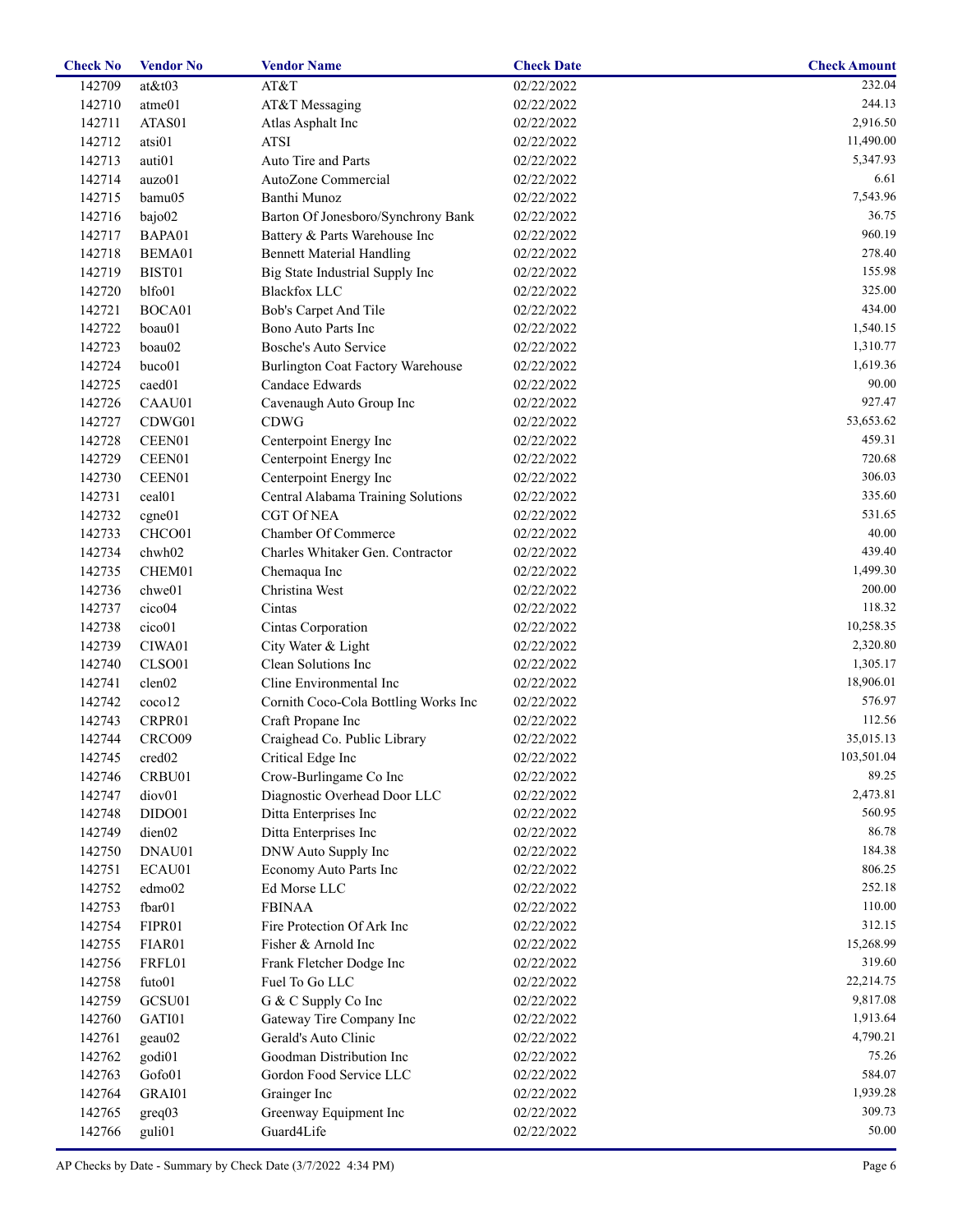| <b>Check No</b> | <b>Vendor No</b>   | <b>Vendor Name</b>                                          | <b>Check Date</b>       | <b>Check Amount</b> |
|-----------------|--------------------|-------------------------------------------------------------|-------------------------|---------------------|
| 142767          | hapr <sub>02</sub> | <b>Halsey Properties</b>                                    | $\overline{02}/22/2022$ | 2,750.00            |
| 142768          | hafr01             | Harbor Freight Tools Inc                                    | 02/22/2022              | 35.22               |
| 142769          | hdof01             | H-D Of Jonesboro Inc                                        | 02/22/2022              | 119.46              |
| 142770          | HEPO01             | Hedge's Inc                                                 | 02/22/2022              | 613.03              |
| 142771          | heti <sub>02</sub> | Herren Tire Service Inc                                     | 02/22/2022              | 586.32              |
| 142772          | HOSU01             | Hoffman Supply Co Inc                                       | 02/22/2022              | 585.60              |
| 142773          | HODE01             | Home Depot Credit Service                                   | 02/22/2022              | 7,475.04            |
| 142774          | hoos01             | Howmedia Osteonics Corp                                     | 02/22/2022              | 12,080.28           |
| 142775          | JARI01             | J A Riggs Tractor Co Inc                                    | 02/22/2022              | 15,272.10           |
| 142776          | JTWH01             | J T White Inc                                               | 02/22/2022              | 1,001.49            |
| 142777          | jaam01             | Javier Amperez                                              | 02/22/2022              | 57,705.90           |
| 142778          | JOAL01             | Jonesboro Alignment Ser Inc                                 | 02/22/2022              | 97.60               |
| 142779          | JOWI01             | Jonesboro Winnelson Inc                                     | 02/22/2022              | 451.38              |
| 142780          | klim01             | $K$ 13 Inc                                                  | 02/22/2022              | 41.12               |
| 142781          | ekco01             | Keiser Corporation                                          | 02/22/2022              | 3,508.63            |
| 142782          | kegu01             | Kenneth Gulley                                              | 02/22/2022              | 705.25              |
| 142783          | LETI01             | Lenders Title Company Inc                                   | 02/22/2022              | 550.00              |
| 142784          | leca04             | Letitia Carolina                                            | 02/22/2022              | 60.00               |
|                 |                    |                                                             |                         | 100.00              |
| 142785          | list03             | Life Strategies Counseling Inc<br>Lowes Business Acct/GECRB | 02/22/2022              | 398.26              |
| 142786          | LOBU01             |                                                             | 02/22/2022              | 42.96               |
| 142787          | MEMA01             | Metal Mart Inc                                              | 02/22/2022              |                     |
| 142788          | mhck01             | MHC-Kenworth Jonesboro Inc                                  | 02/22/2022              | 181.87              |
| 142789          | mico05             | Michael Coke                                                | 02/22/2022              | 162.75              |
| 142790          | miso8              | Mid-South Distributing                                      | 02/22/2022              | 351.82              |
| 142791          | MISO01             | Mid-South Plumbing Inc                                      | 02/22/2022              | 378.99              |
| 142792          | MISO02             | Mid-South Sales Inc                                         | 02/22/2022              | 682.68              |
| 142793          | MOIN <sub>04</sub> | Motion Industries Inc                                       | 02/22/2022              | 28.21               |
| 142794          | MRTR01             | Mr Trophy & Engraving Inc                                   | 02/22/2022              | 27.13               |
| 142795          | mys02              | My Staffing Pro                                             | 02/22/2022              | 300.00              |
| 142796          | NAME01             | National Medtest Inc                                        | 02/22/2022              | 430.00              |
| 142797          | NEAI01             | Nexair LLC                                                  | 02/22/2022              | 409.40              |
| 142798          | NFPA02             | <b>NFPA</b>                                                 | 02/22/2022              | 1,345.50            |
| 142799          | noar <sub>06</sub> | Northeast AR Humane Society                                 | 02/22/2022              | 670.00              |
| 142800          | nuso02             | Nuso Phone Service LLC                                      | 02/22/2022              | 1,123.16            |
| 142801          | oldo01             | Old Dominion Brush Company Inc                              | 02/22/2022              | 926.09              |
| 142802          | olco01             | Olympus Construction Inc                                    | 02/22/2022              | 200,638.10          |
| 142803          | ORAU01             | O'Reilly Automotive Inc                                     | 02/22/2022              | 4,496.52            |
| 142804          | pape03             | Park's Petty Cash                                           | 02/22/2022              | 3,000.00            |
| 142805          | PAPR01             | Pasmore Printing                                            | 02/22/2022              | 36.89               |
| 142806          | peco03             | Peregrine Corporation                                       | 02/22/2022              | 688.16              |
| 142807          | PEWH01             | Peterson Wholesale & Variety                                | 02/22/2022              | 351.27              |
| 142808          | poel01             | Powerhouse Electric Inc                                     | 02/22/2022              | 7,161.00            |
| 142809          | prse02             | Premium Refreshment Service                                 | 02/22/2022              | 272.87              |
| 142810          | prse02             | Premium Refreshment Service                                 | 02/22/2022              | 20.98               |
| 142811          | prse02             | Premium Refreshment Service                                 | 02/22/2022              | 40.84               |
| 142812          | prse02             | Premium Refreshment Service                                 | 02/22/2022              | 11.06               |
| 142813          | prse02             | Premium Refreshment Service                                 | 02/22/2022              | 181.65              |
| 142814          | prin01             | Propper International Sales Inc                             | 02/22/2022              | 394.11              |
| 142815          | qume01             | Quadmed Inc                                                 | 02/22/2022              | 292.60              |
| 142816          | QUFA01             | Quality Farm Supply Inc                                     | 02/22/2022              | 2,429.37            |
|                 |                    |                                                             |                         | 728.10              |
| 142817          | RATI01             | Raider Tire Co Inc                                          | 02/22/2022              |                     |
| 142818          | rael01             | Rainey Electronics Inc                                      | 02/22/2022              | 330.93              |
| 142819          | RGME01             | RGB Mechanical Contractor Inc                               | 02/22/2022              | 455.70              |
| 142820          | rhin01             | <b>Rhomar Industries</b>                                    | 02/22/2022              | 1,059.92            |
| 142821          | rico05             | <b>Ritter Communications</b>                                | 02/22/2022              | 22,893.95           |
| 142822          | rpde01             | RPM Development                                             | 02/22/2022              | 921.37              |
| 142823          | SCMA02             | Schaeffer Manufacturing Co                                  | 02/22/2022              | 1,008.62            |